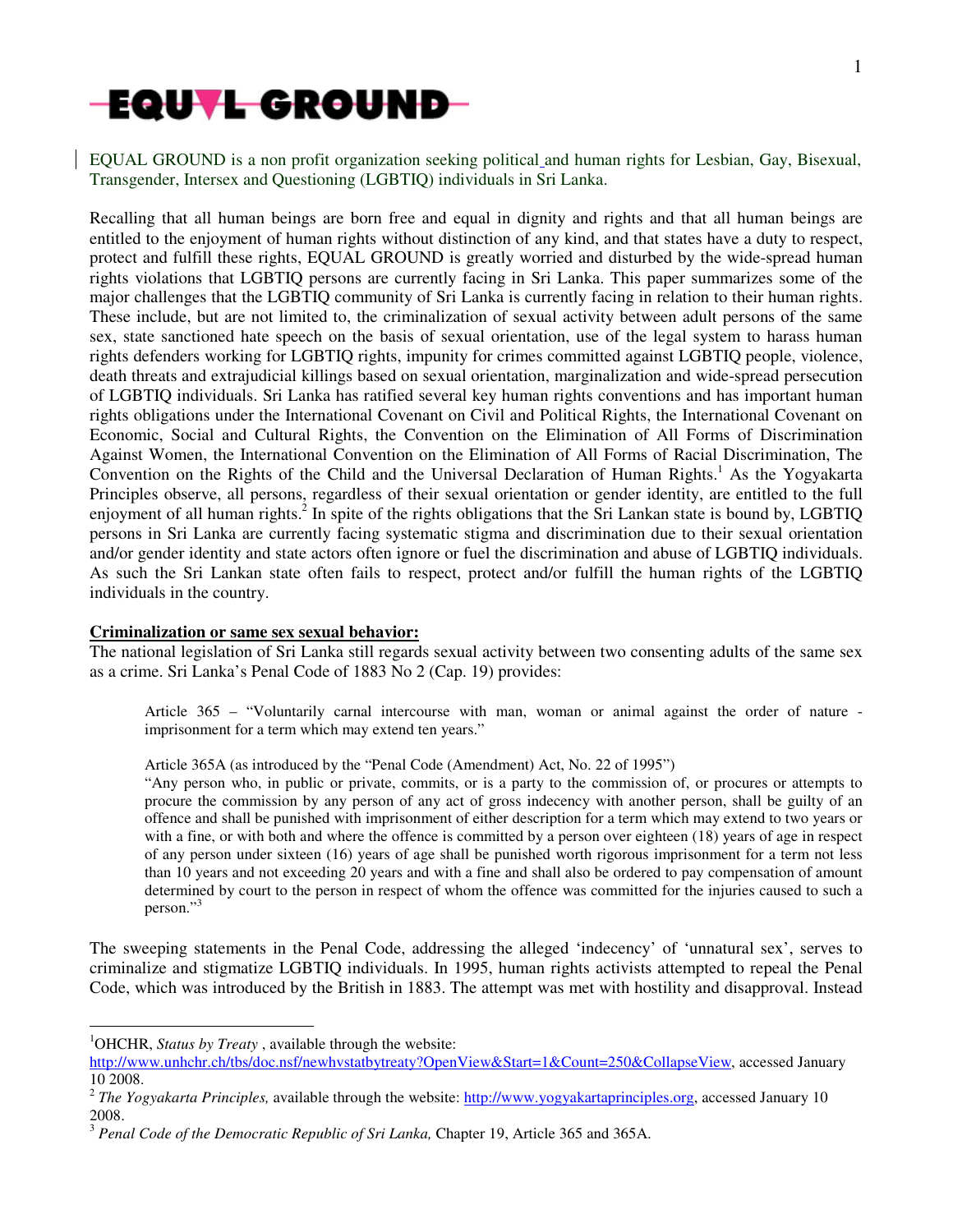2

of decriminalizing homosexuality, the Ministry of Justice exchanged the word 'males' in the original legal text with the gender neutral term 'persons', thereby criminalizing same sex sexual activity between women as well. The human rights based initiative to repeal the law thus led to increased legal discrimination against the LGBTIQ community. The rights situation of LGBTIQ individuals in Sri Lanka is further complicated by the fact that the Constitution of Sri Lanka fails to guarantee the right to privacy.

Provisions against sexual activity between consenting adults have been found to constitute violate international human rights law. In the case of *Toonen v Australia from 1994,* the UN Human Rights Committee ruled that laws criminalizing consensual same-sex activity violate right to privacy and the right to equality before the law as expressed in articles  $17(1)$  and 26 of the International Covenant on Civil and Political Rights.<sup>4</sup>

The Yogyakarta principles which clarify state obligations under existing human rights law in relation to sexual orientation and gender identity, and which have been prepared and signed by several internationally distinguished human rights experts, also highlight that criminal and other legal provisions that directly or indirectly prohibit sexual activity among people of the same sex who are over the age of consent must be repealed.<sup>5</sup>

EQUAL GROUND therefore recommends the Sri Lankan State to immediately decriminalize same sex sexual relations between persons who are over the age of consent and to ensure that the same age of consent applies to sexual activities between persons of the same sex and persons of a different sex. Furthermore, EQUAL GROUND recommends the State of Sri Lanka to take immediate and targeted steps to embody the principles of equality and non-discrimination on the basis of sexual orientation both in public and in private, in the national constitution of Sri Lanka and ensure the effective realisation of these principles. In addition EQUAL GROUND recommends the state of Sri Lanka to immediately include the right to privacy in the national constitution.

## **State sanctioned hate speech and the rights of LGBTIQ rights activists**

In June 2000, Sri Lanka's Press Council expressed its support for a letter published in the local newspaper The Island. It urged that convicted rapists should be unleashed at a conference that were targeting lesbian women and where their human rights situation were to be discussed.<sup>6</sup> The Council said that the letter in the newspaper was published in the interest of the community and argued that so called lesbianism is an act of sadism, which is seen as an offence under the Penal Code of Sri Lanka.<sup>7</sup> The decision stated that "... lesbianism itself is an act of sadism, and salacious publication of any opinion against such activities does not amount to a promotion of sadism or salacity, but any publication which supports such conduct is an obvious promotion of such violence, sadism and salacity".<sup>8</sup>

The council ruled that the news paper letter was published in good faith and the LGBTIQ rights defender, who had filed the complaint, arguing that the publication of the letter encouraged violence against women, was accused of promoting sadism and salacity due to his work for LGBT rights and as a consequence he was fined. The Council also held that he had no standing to complain on the promotion of violence against lesbian women since he himself is male. $\degree$ 

It is the opinion of EQUAL GROUND that the news paper article as well as the ruling of the Press Council highlights the widespread stigma, discrimination and threats that homosexual and bisexual people in Sri Lanka are facing, impairing their participation in public life as well as their freedom of assembly. The ruling also highlights the vulnerability and legal harassment that human rights defenders who are working to protect the rights of LGBTIQ individuals, are still facing.

 4 *Toonen v Australia,* CCPR/C/50/D488/1992, April 4, 1994.

<sup>5</sup> *The Yogyakarta Principles,* Principle 2B.

<sup>6</sup> P. Alles, " Lesbian Conference in Colombo?", *The Island,* August 20, 1999.

<sup>7</sup> Article 365 and Article 365A of the Sri Lanka Penal Code

<sup>8</sup> Sri Lanka Press Council, *Judgement to Complaint no S2/99/2096*, 2000.

<sup>9</sup> *Ibid.*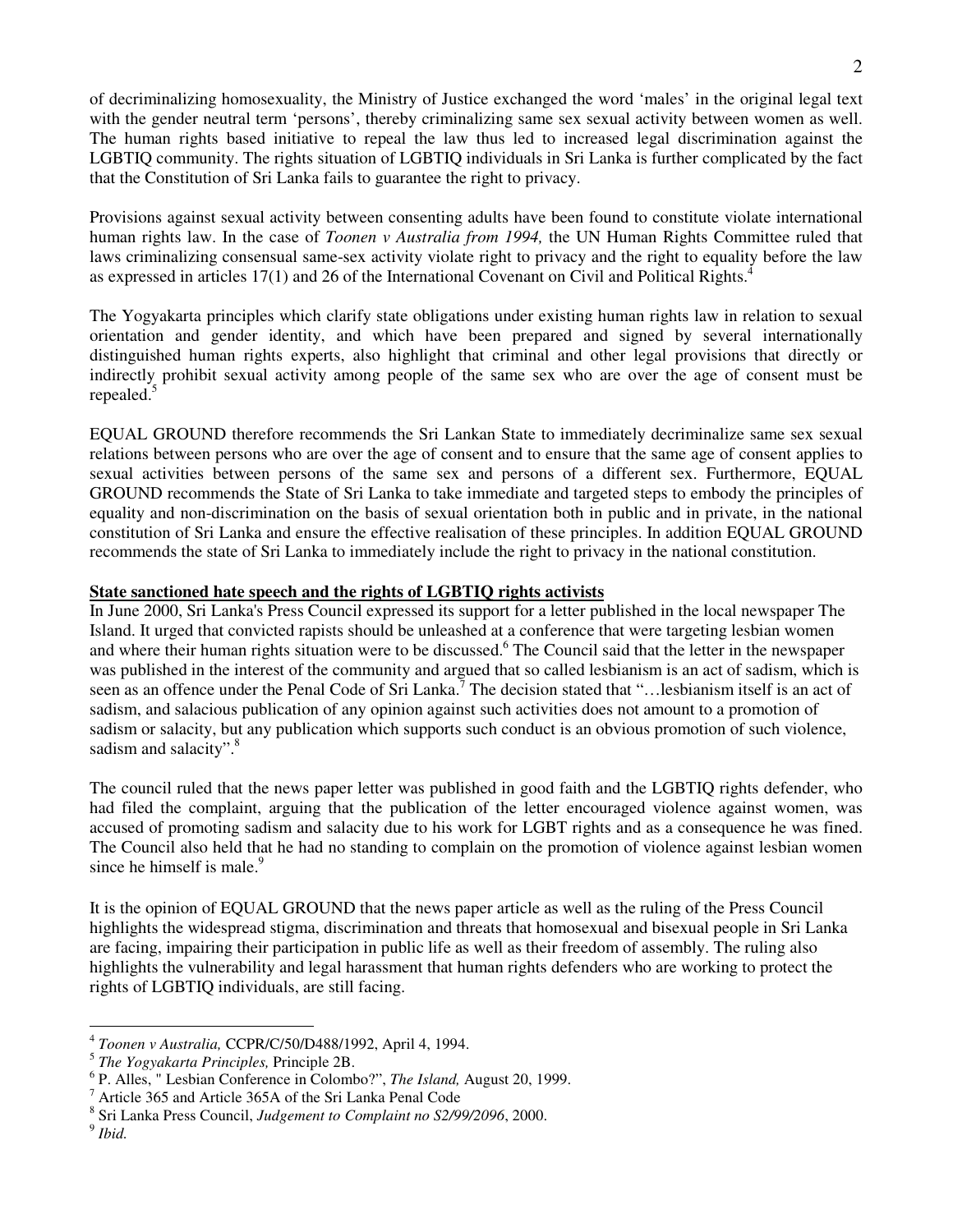Furthermore, at the National Consultation meeting on HIV/AIDS and Human Rights, held in Colombo, Sri Lanka in December 2004, at which members of EQUAL GROUND were present, Sri Lanka's Minister for Health Care and Nutrition, Mr Nimal Siripala de Silva said that Sri Lanka would never repeal its law on same sex sexual relations as such behavior is "unnatural". At the 8th International Congress on AIDS in Asia and the Pacific held in August 2007, where the need to combat stigma and discrimination against the LGBTIQ community, including the need to decriminalize same sex sexual relations between adults to halt the spread of HIV, was discussed, Mr Nimal Siripala de Silva said, "I don't want people to think I brought all of these people here (for the congress) to promote lesbianism and homosexuality."<sup>10</sup> These statements show the Sri Lankan government's lack of respect and protection for the human rights of LGBTIQ people.

#### **Impunity for crimes committed against LGBTIQ people and police harassment**

Due to social stigma and prejudice surrounding issues of sexual orientation and gender identity, human rights violations endured by the LGBTIQ community are shrouded in silence.

Abuse goes unreported as members of the LGBTIQ community know that they have no legal recourse. If a crime that is based on hatred towards LGBTIQ people is reported to the police, the victims of such crimes often hide their sexual orientation or gender identity due to fear of further stigmatization and discrimination by the police. When the sexual orientation or gender identity of a complainant is involuntarily divulged, it is the experience of EQUAL GROUND that the complaint is met with indifference from the police who often trivialize the issue, even if the allegations are severe. Alternatively complainants might be blamed for offences that have been committed against them on the grounds of their sexual orientation or gender identity. Persecution of LGBTIQ people in the hands of the police appears to be wide-spread and built on the dehumanization of LGBTIQ individuals as well as the criminalization of same sex sexual relations. In addition, the Police periodically detain persons who are or who are perceived to be LGBTIQ and extort money from them through blackmail and threats of exposure. EQUAL GROUND has experience from working with people who have been subjected to such treatment from the Police and has assisted in several such cases.<sup>11</sup> In most instances, the person is beaten and sometimes raped and incarcerated at least over night in order to frighten and shame the individual.

While the law against same sex sexual activity between consenting adults is not uniformly enforced by the authorities, its mere existence is enough for anti-LGBTIQ groups to label LGBTIQ individuals as perverted lawbreakers, creating an environment of impunity for perpetrators and making LGBTIQ persons legitimate targets for abuse under an out dated penal code.

In 2006, a 24 year old student from a university in Colombo was physically abused and left dead on the railway tracks because of his sexual orientation. The perpetrators were never brought to justice and the attack passed largely unnoticed due to the sexual orientation of the victim, highlighting the impunity that prevails for LGBTIQ related crimes. The incident was reported to EQUAL GROUND by one of our members, who had received information and photos of the victim.<sup>12</sup>

#### **Violence and persecution of LGBTIQ people**

 $\overline{a}$ 

Violence against LGBTIQ individuals is not restricted to any particular geographical area of Sri Lanka but is wide-spread. However, intolerance and persecution against LGBTIQ people seems to have been fuelled by the civil war. In the North and East, Tamil and Muslim extremists have established an unofficial death penalty for

<sup>10</sup> Zofeen T Ebrahim, "Sri Lanka´s Helath Chief Puts a Downer on ICCAP," *TerraViva – The IPS Independent Online Newspaper 8th Internatinal Congress on AIDS in Asia and the Pacific, Colombo 19-23 August, 2007*,23 August, 2007, available through the website, http://www.ipsterraviva.net/tv/colombo2007/currentNew.aspx?new=962 , accessed 10 January 2008.

<sup>&</sup>lt;sup>11</sup> EOUAL GROUND, *Annual Narrative Report June 2004 to September 2005*, October 2005, p. 4.

<sup>&</sup>lt;sup>12</sup> Please note that EQUAL GROUND has purposely left out the names of individuals who have been subjected to stigma, discrimination, violence and other harassment due to their sexual orientation and/or gender identity and whose experiences are included in this report. This has been done due to the pending nature of some cases and/or to not further endanger their lives or stigmatize them or their families.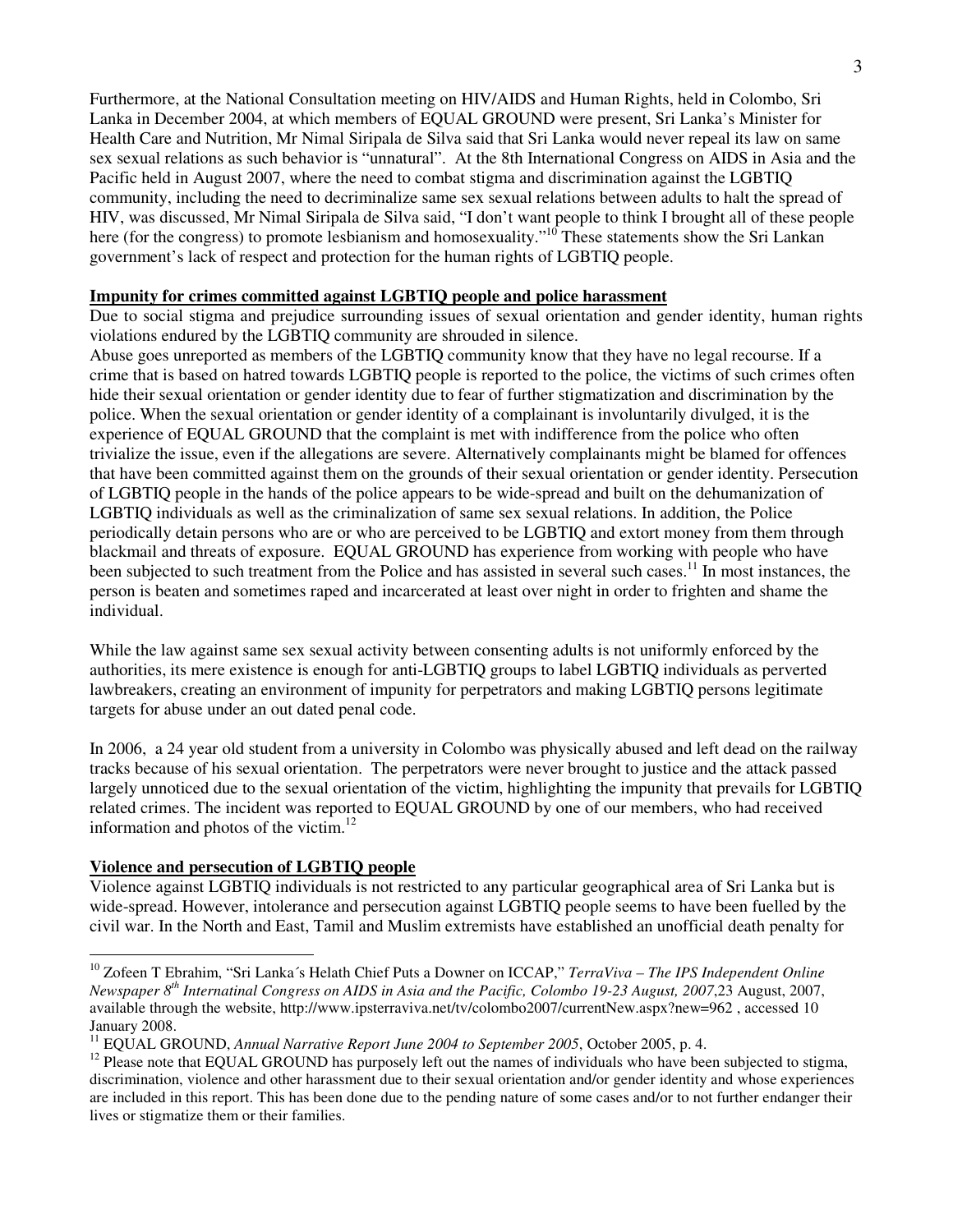LGBTIQ persons, making it impossible for LGBTIQ rights activists to work in the area. Several people have also informed EQUAL GROUND that in Jaffna, there are posters on public display which list the names of men who are accused of being homosexual or bisexual. Several of these men are allegedly exposed to enforced disappearance.

In Muslim militia controlled areas, especially along the East coast, it is mandatory for women wear a Hijab. This strict dress code limits the ways in which they are able to express their gender identity. In these areas it is also customary for women to be chaperoned by a male family member in public places at all times, leaving lesbian and bisexual women without the freedom to choose their partner or to pursue a life long relationship with a partner of the same sex. Although men are able to move more freely and may be able to hide a relationship with another man on the pretense of being good friends, the fear of being revealed and condemned to death severely limits the ability of gay and bisexual men to engage in a loving relationship in accordance with their sexual orientation.

In the Tamil controlled areas in the North and East, it is mandatory for women to wear a sari or salwa kameez, which limits the gender expressions that are open to them. In addition, Liberation Tigers for Tamil Eelam (LTTE) members and people who live in areas that are under LTTE control are not allowed to choose when and with whom to marry. Instead the LTTE choose their marriage partners for them. No LTTE cadre is allowed to be sexually involved with anyone until their commanders decide that it is time for them to get married. For civilians under LTTE control the situation is similar. Same sex sexual liaisons are considered to be inappropriate, western, immoral, perverted and sick.

A person from Jaffna, who occasionally visits the social events of EQUAL GROUND, has told us that in order to have a sexual relationship with another man he has to travel to Colombo, as the persecution of gay men in Jaffna is so severe.

Two gay men from the East of Sri Lanka have informed us that they have been abducted, tortured, and had a Fatwa placed on their lives, due to their sexual orientation. They have now fled the country to seek asylum in The Czech Republic and in the UK on the grounds of persecution based on their sexual orientation. EQUAL GROUND has provided support in both these asylum cases during the past two years.

In addition we are currently assisting two other young gay Muslim men who have been threatened based on their sexual orientation. One of the men visited our office in Colombo quite recently, despite this potentially placing him in further danger. He told us of the threats he has received from the local militias and the imams from the religious schools in the East. He begged of us to find a way to get him out of the country before something dire happened. This person is the sole breadwinner of his family. If the militias and imams proclaim a fatwa on him and he is killed, his parents and sisters who depend on him will be left destitute and be labeled as pariahs in the community. The other man who we are assisting was forced to flee his home after villages attacked his house because of his sexual orientation. The incident occurred in the southern city of Beruwela, which is a predominantly Muslim town.

Due to the ongoing conflict between the Sri Lankan government and the LTTE, a great number of persons are currently displaced from their homes throughout the north and east with no or very limited relief provided by either the government or the LTTE. Internally displaced LGBTIQ individuals are especially vulnerable when hostilities resurface as they are often specifically targeted and exposed to sexual abuse. Experience from our Tsunami related work in the region in 2005, show that the stresses associated with resettlement are worsened when lesbian, gay and bisexual men and women are separated from their same sex partner and must grieve the separation in silence due to the stigma and discrimination that is associated with their sexual orientation.

LGBTIQ individuals belonging to marginalized ethnic minority groups suffer a double burden when they are rejected by their own community due to their sexual orientation. Combined with the pressure from the ongoing Civil War this marginalization often causes tremendous psychological distress. Sri Lanka has one of the highest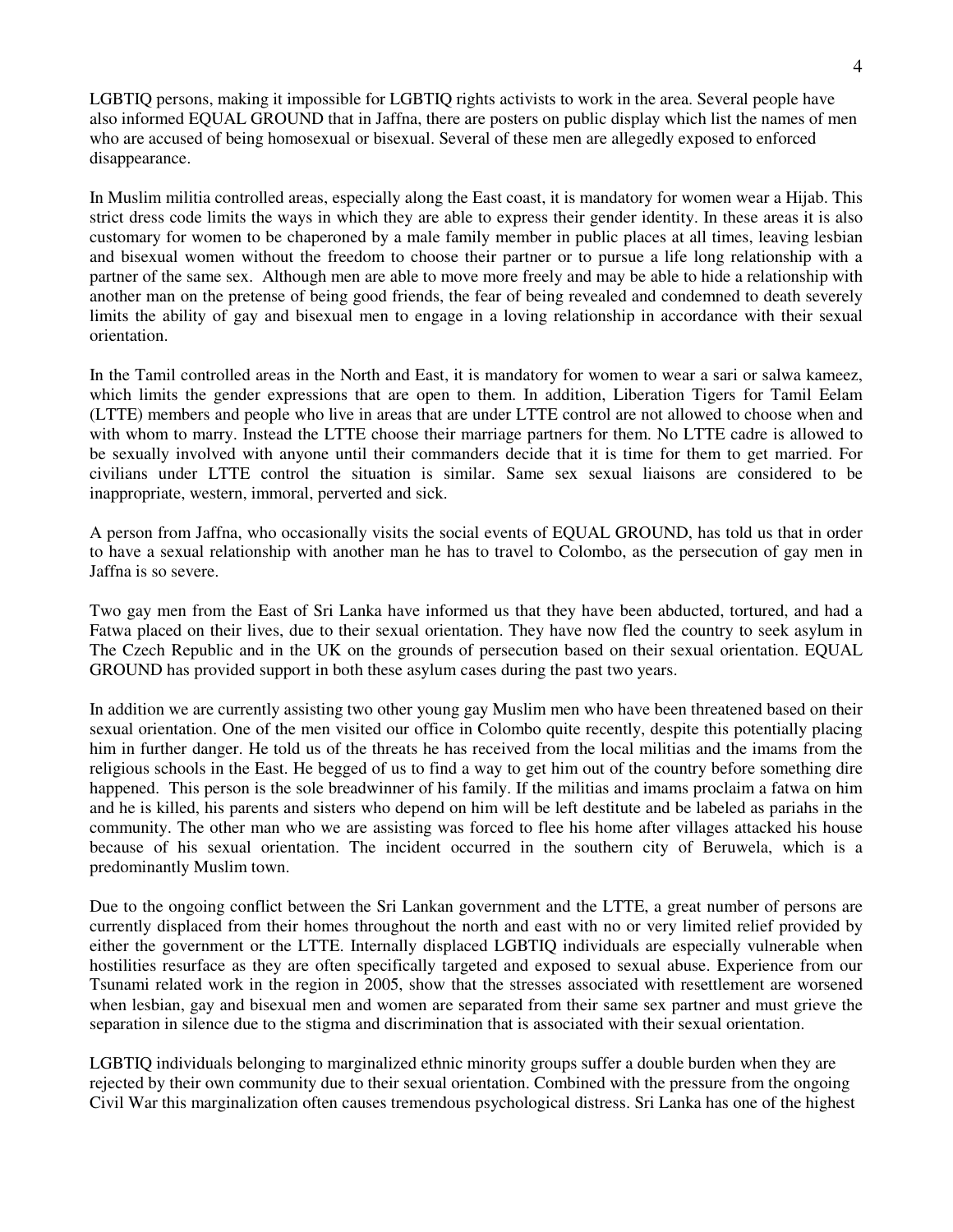suicide rates in the world. <sup>13</sup> It is the experience of EQUAL GROUND that suicide attempts among LGBTIQ individuals are prevalent and attributed to the isolation, stigma, structural discrimination, lack of voice and rights that many LGBTIQ individuals face. The psychosocial problems that many LGBTIQ individuals face fuel the perception that homosexuality, bisexuality and gender variations are mental disorders in themselves.

In our knowledge the Sri Lankan State does not take any specific active measures to protect the LGBTIQ community against stigma, discrimination and violence related to the ongoing civil war. On the contrary, the state seems to ignore human rights violations that are directly attributed to the sexual orientation or gender identity of a person and laws that criminalize same sex sexual behavior fuel the violations and, as has been previously stated, amounts to a human rights violation in itself.

# **Civil war and the situation for human rights defenders working for LGBTIQ rights**

LGBTIQ rights defenders in Sri Lanka take steps to help LGBTIQ people in gaining visibility and to be heard. However, these human rights defenders face increasing safety hazards in the form of harassment, threats and violence especially where their work is most needed - in the North and East. When visiting the East coast of Sri Lanka on Tsunami related work, EQUAL GROUND spoke with three individuals from three different Nongovernmental organizations that are working in the East of the country. All three organizations warned us that our lives might be at risk if we would continue working for the rights of sexual minorities in the region. One of the representatives said: "No, no…don't even think about that here. They have shot people for being like that" – being 'like that' referring to being homosexual. EQUAL GROUND suspended its work on the East coast due to hostilities in the area and has been unable to go back due to the ongoing conflict.

Persecution by the legal system, the lack of the right to privacy in the Sri Lankan constitution as well as the growing Sinhala Buddhist extremist groups and the intolerance to views, practices and identities that are seen as 'different' and 'western', leave LGBTIQ persons and LGBTIQ human rights defenders particularly vulnerable to harassment, verbal and physical attacks.

### **Summary and recommendations**

In summary, LGBTIQ people in Sri Lanka largely suffer in silence because of the criminalization of same sex sexual behavior, which fuels negative stereotyping of the LGBTIQ population as well as wide-spread discrimination. The national legislation of Sri Lanka regards sexual activity between two consenting adults of the same sex as a crime. The scope of the law was increased in 1995 when same sex sexual relations between women was added to a law that already criminalized sexual contact between consenting male adults. Provisions against sexual activity between consenting adults have been found to violate international human rights law.

The voices of LGBTIQ largely remain unheard because of a society that condemns them and denies their existence. The LGBTIQ community, LGBTIQ individuals and LGBTIQ rights defenders face a lack of recognition and respect, and stigma and discrimination means that LGBTIQ individuals are denied their human rights and the ability to self expression. Furthermore widespread stigma, discrimination and threats of, or encouragement to use violence against sexual minorities go without condemnation and are sometimes openly supported by state actors such as the Press Council, which impairs LGBTIQ individuals´ ability to participate in public life as well as their freedom of assembly.

The state sanctions or ignores stigma and discrimination on the basis of sexual orientation or gender identity and there is no legal protection against discrimination on these grounds. LGBTIQ persons are often traumatized by threats of physical harm, extortion and blackmail. The resentment towards LGBTIQ individuals is great among the police and LGBTIQ individuals are exposed to violence, blackmail and harassment in the hands of the police. Furthermore the impunity for crimes related to hatred or discrimination against LGBTIQ individuals is prevalent.

 $\overline{a}$ <sup>13</sup> World Health Organization, *Suicide Rates*, available at the web site:

http://www.who.int/mental\_health/prevention/suicide/suiciderates/en/, accessed 10 January 2008.